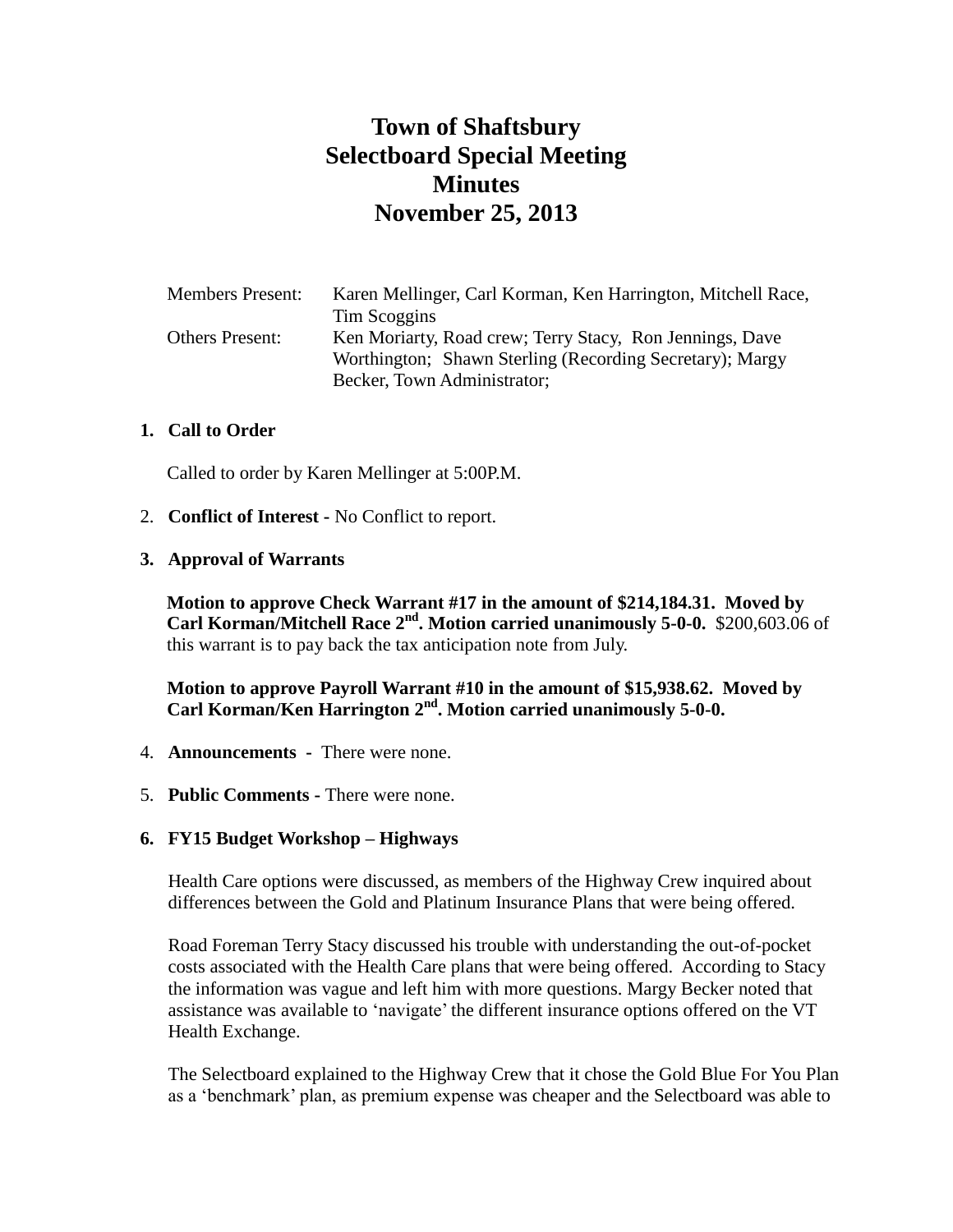offer the same HRA funds as last year to cover deductible expenses in the amounts of \$2,000 for an individual plan and \$4,000 for a 2-person or family plan.

The Selectboard discussed new options for enrollment, due to the continued malfunction of VT Health Connect website. **Motion to extend the current Blue Cross Blue Shield Insurance coverage for employees through March 31, 2014. Moved by Tim Scoggins/Korman 2nd. Motion carried unanimously 5-0-0.**

The Selectboard and Road Foreman Terry Stacy reviewed the Highway Budget. The Selectboard noted that the budget line items in relation to the Town Garage will be revised once the December  $3<sup>rd</sup>$  vote has taken place.

The Highway crew detailed issues with the tractor's transmission. The Highway Crew also reported a broken mower. Roadside mowing has been the subject of public complaints, due to equipment breakdowns. Terry Stacy offered a preliminary estimate to replace the tractor and mower at \$60,000. No action was taken.

The Selectboard noted that Supplemental Grant funding has been received for the Village sidewalk project. The grant amendment will be signed at the next meeting.

Terry Stacy noted that a request for a Hydraulic Study on the culvert at the bottom of Hollow Hideaway Road has been submitted to VTRANS. The Town is still awaiting word on when the study will be conducted. This information is needed to solicit bids for the construction budget.

The Selectboard noted recalculations made to the salt budget and also added that the price per ton was currently \$53.00 per ton and that 620 tons were approximately used last year.

The Selectboard noted paving grants may be more available in the coming fiscal year.

Tim Scoggins asked Terry Stacy about the Sidewalk Plow and whether or not replacement parts were available. Terry Stacy replied that the model is outdated and that replacement parts have been difficult to find.

Terry Stacy indicated a tractor/mower should be at the top of the list for equipment purchase, in order to maintain a mowing program all summer and fall. He mentioned that it was currently a buyers' market, as there is ample supply of summer equipment during winter months. Ken Harrington requested figures in reference to the cost to fix the tractor/mower the Town currently owns that is deemed inoperable. He is looking for estimates to evaluate the pros and cons of purchasing a tractor/mower.

#### **7. Used Oil Removal Proposal review/action**

The Selectboard reviewed the ongoing issue regarding removal of PCB-tainted oil from the Town Transfer Station. The Selectboard reviewed two proposals, and noted the process for removing the contaminated oil and tank. Clean Harbors gave an estimate of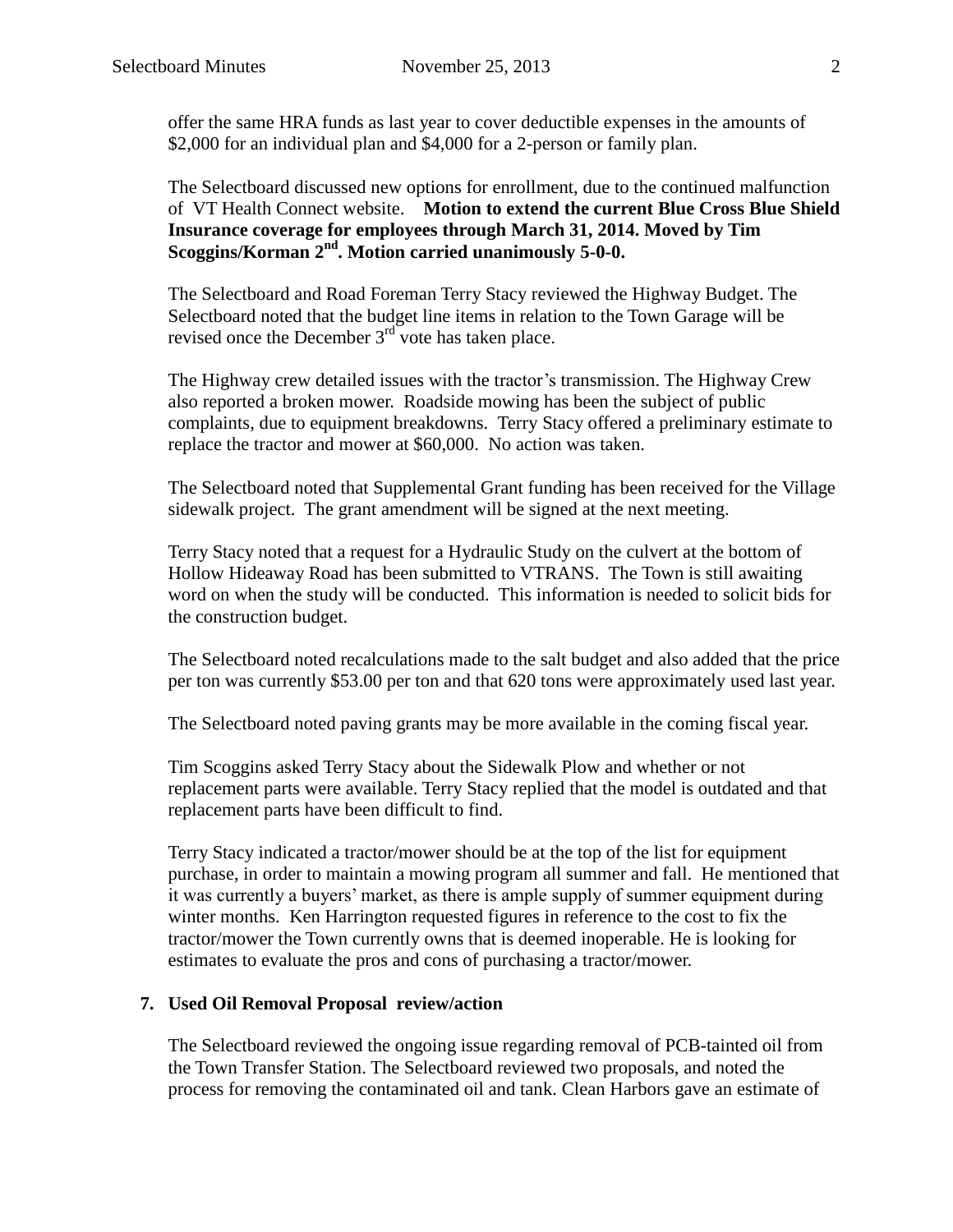approximately \$5,178.00 for removal. ENPRO quoted the cleanup to cost the Town approximately \$10,150. It was noted that the Town ended up getting proposals that were seemingly different in format and had to be analyzed in further detail to clarify which rate was the better overall rate.

## **Motion to accept Clean Harbors bid to dispose of used oil and tank at Transfer Station not to exceed \$10,000. Moved by Carl Korman/Ken Harrington 2nd .**

Tim Scoggins pointed out there was still a discrepancy with the two proposals. After further discussion, Carl Korman withdrew his motion and Ken Harrington withdrew his second. No formal action taken. The topic will be scheduled for discussion again at a future meeting.

## **8. Other Business**

Carl Korman submitted to the Selectboard a letter to be voted on and forwarded to the Bennington Banner describing the Selectboard position and decision in asking the Town for a new Highway Garage. The letter addressed the inadequacies of the current building being used by the Highway Department and also detailed how the costs to maintain the current Highway Garage is considered to be almost cost prohibitive.

## **Motion to submit to the Bennington Banner a letter stating the Selectboard's support for the Shaftsbury Town Garage proposal. Moved by Carl Korman/Tim Scoggins 2nd . Motion carried 4-1-0. Ken Harrington voted against the motion.**

It was noted that the Webmaster in charge of the Town of Shaftsbury website would be asked to adjust homepage information to include information on the Bond Informational Meeting on Monday December  $2<sup>nd</sup>$ , 2013 starting at 7PM. It was noted that Margy Becker had submitted a Community Calendar notice to the Bennington Banner regarding the Bond Informational Meeting and vote.

## **9. Executive Session – Personnel**

**Motion to enter Executive Session to discuss a personnel issue at 9:00PM. Moved by Carl Korman; Ken Harrington 2nd. Motion carried 5-0-0.** The Board exited Executive Session at 9:20PM.

## **10. Adjournment**

**Motion to adjourn by Carl Korman at 9:20PM. Motion seconded by Mitch Race. Motion carried unanimously.**

**Prepared By:**

**Shawn M. Sterling**